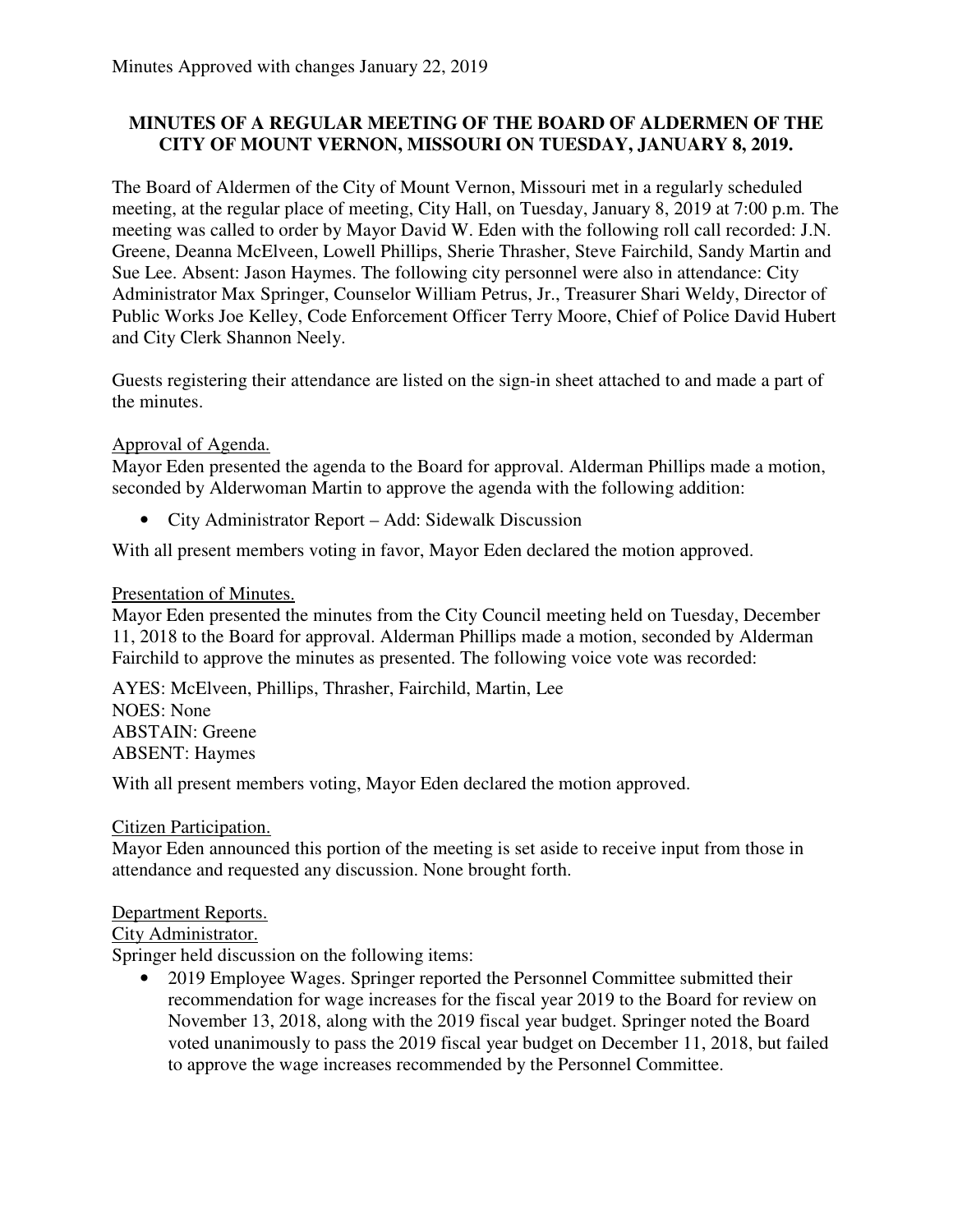Springer presented the recommended wage scale to the Board. Discussion was held. Mayor Eden accepted the following recommendation from the Personnel Committee as a motion:

Full-time employees – starting wages at \$12.00 per hour Part-time employees – starting wages at \$11.00 per hour Seasonal Employees (Pool & Park Program) – starting wages at \$8.60 per hour Current full-time employees – adjusted by \$2.00 per hour to maintain the relationship to the start wage Current Part-time employees – adjusted by \$1.00 per hour Police – starting wages at \$15.00 per hour

The following voice vote was recorded:

AYES: Greene, McElveen, Phillips, Thrasher, Fairchild, Martin, Lee NOES: None ABSTAIN: None ABSENT: Haymes

With all present members voting in favor, Mayor Eden declared the motion approved.

- Elevator Maintenance 109 N. Hickory Street. Springer presented two (2) quotes for elevator maintenance for the facility located at 109 N. Hickory Street. Discussion was held. Alderman Greene made a motion, seconded by Alderman Phillips to approve with elevator maintenance at 109 N. Hickory Street with Otis Elevator Company for \$125.00 per month or \$1,500.00 annually. With all present members voting in favor, Mayor Eden declared the motion approved.
- Wastewater Treatment Facility. Springer presented Change Order #1 to G & G Construction's contract for an additional cost of \$31,357.64 for purchase of bearings and seals for the ditch rotors. Springer noted this would increase the contract amount from \$51,298.00 to \$82,655.64. Springer presented Pay Request #1 for work completed to date at \$27,285.52. Discussion was held. Alderman Greene made a motion, seconded by Alderwoman Lee to approve Change Order #1 and Pay Request #1 for a total of \$58,643.16. With all present members voting in favor, Mayor Eden declared the motion approved.
- 320 E. Sloan. Springer reported an individual has submitted a bid for 320 E. Sloan, although it does not reflect the minimum amount of \$5,000.00 set by the Board. Springer noted the offer was for \$3,500.00 and requested the Board consider this offer. Discussion was held. Alderman Fairchild made a motion, seconded by Alderman Greene to proceed with sale of 320 E. Sloan for \$3,500.00. With all present members voting in favor, Mayor Eden declared the motion approved.
- TIF District Update. Springer requested the Board begin considering individuals to appoint to the TIF Commission. Springer noted the city will need to appoint six (6) individuals to serve alongside all other taxing entity representatives. Discussion was held.
- TIF Policies. Springer presented a TIF policy, pre-application and application for the Board to consider. Discussion was held. Alderman Greene made a motion, seconded by Alderman Phillips to approve TIF Policy, Pre-application and application as presented. With all present members voting in favor, Mayor Eden declared the motion approved.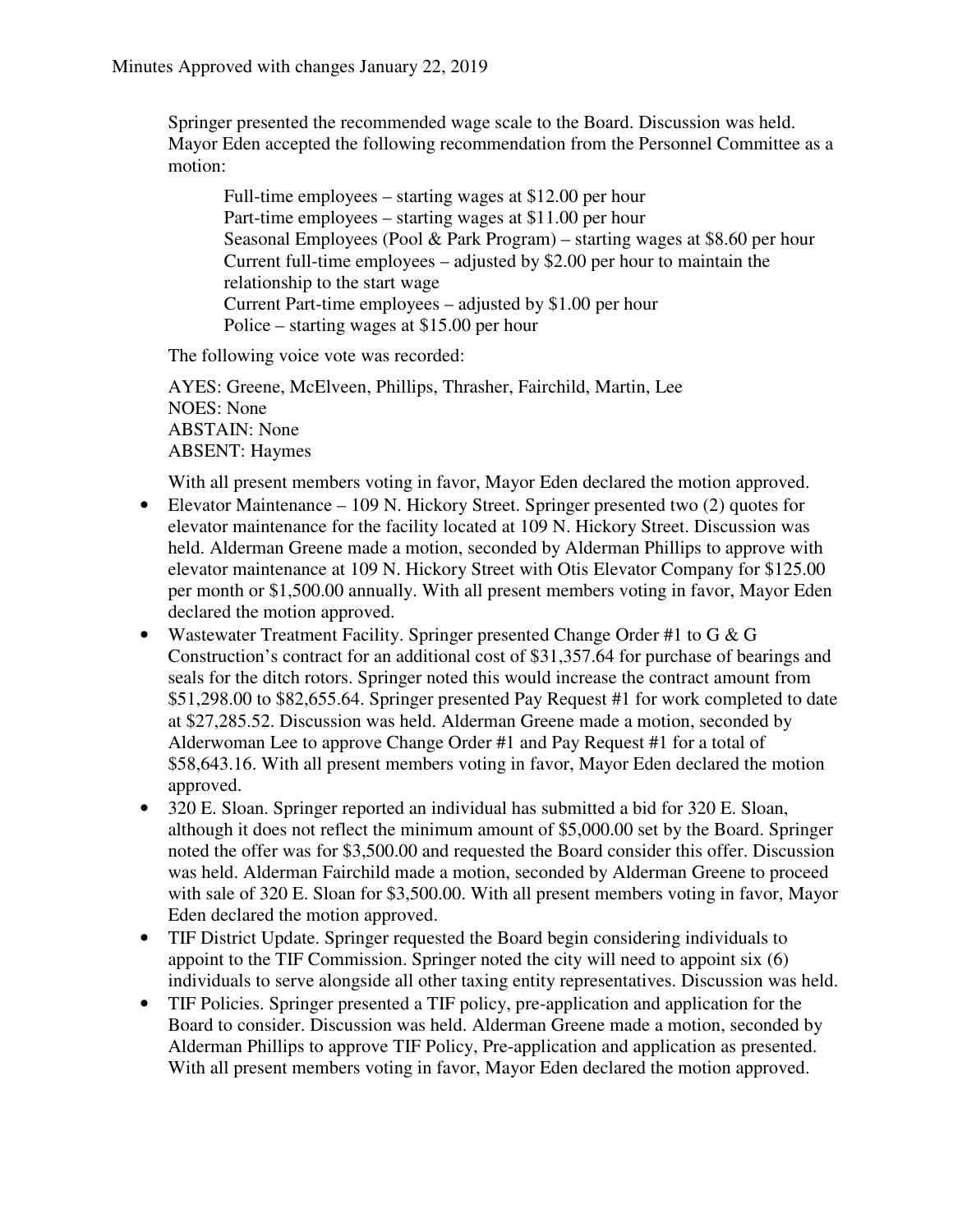- Signage. Springer requested approval of signage at City Hall to control access of the general public to specific areas of the building. Springer also requested the Board consider signage to prohibit carrying weapons inside City Hall. Discussion was held. Alderman Greene made a motion, seconded by Alderwoman Lee to proceed with purchase of signage for City Hall as requested. With all present members voting in favor, Mayor Eden declared the motion approved.
- Veterans Clinic. Springer presented a Notice of Government's Intent to Vacate Premises located at 600 N. Main Street on or before May 1, 2019, with April 30, 2019 being the last date the VA will have access to the premises. Discussion was held.
- 600 N. Main Street. Springer presented an addendum to the Clemens Real Estate agreement for extending the contract from February 14, 2019 to February 14, 2020. Discussion was held. Alderman Fairchild made a motion, seconded by Alderman Phillips to extend listing agreement with Clemens Real Estate to February 14, 2020. With all present members voting in favor, Mayor Eden declared the motion approved. Springer requested the Board consider installation of fencing around buildings for added security measures after the facility is closed down. Discussion was held with selling of tools and equipment as a financing option for the fence. Alderman Greene made a motion, seconded by Alderwoman Martin to proceed with selling of specific equipment and tools from the facility to help finance security fencing. With all present members voting in favor, Mayor Eden declared the motion approved. Springer requested the Board consider proceeding with the TAP grant, which would complete Phase III of the project. Springer noted Phase III would include building a sidewalk from the bridge on Main Street to Highway 174. Springer noted this project was originally taken out of the budget, but with it being a two-year grant, it would allow us to do part of the work this year and the remaining in 2020. Springer noted the grant amount is for \$399,189.00, with the city share estimated at \$79,837.80. Discussion was held. Alderman Greene made a motion, seconded by Alderwoman Thrasher to accept and participate in the TAP Grant cycle for Phase III of sidewalk project. With all present members voting in favor, Mayor Eden declared the motion approved.
- 2019 Audit. Springer presented an agreement with KPM CPAs and Advisors for 2018 audit. Alderwoman Lee made a motion, seconded by Alderman Phillips authorizing City Administrator to sign agreement with KPM CPAs and Advisors. With all present members voting favor, Mayor Eden declared the motion approved.
- Additional Items of Discussion. Springer introduced Terry Moore, Code Enforcement Officer/Planning and Zoning Administrator to the Board.

# Treasurer.

Weldy held discussion on the following items:

- Bills Paid. Weldy presented the Bills Paid report and requested any discussion. None brought forth.
- Approve of Bills Over \$5,000. Weldy presented the Bills over \$5,000.00 report for approval. Alderwoman Lee made a motion, seconded by Alderman Fairchild to approve the bills over \$5,000.00 as presented. With all present members voting in favor, Mayor Eden declared the motion approved.
- November Treasurer Report. Weldy presented the November Treasurer Report for approval. Alderwoman Lee made a motion, seconded by Alderwoman Martin to approve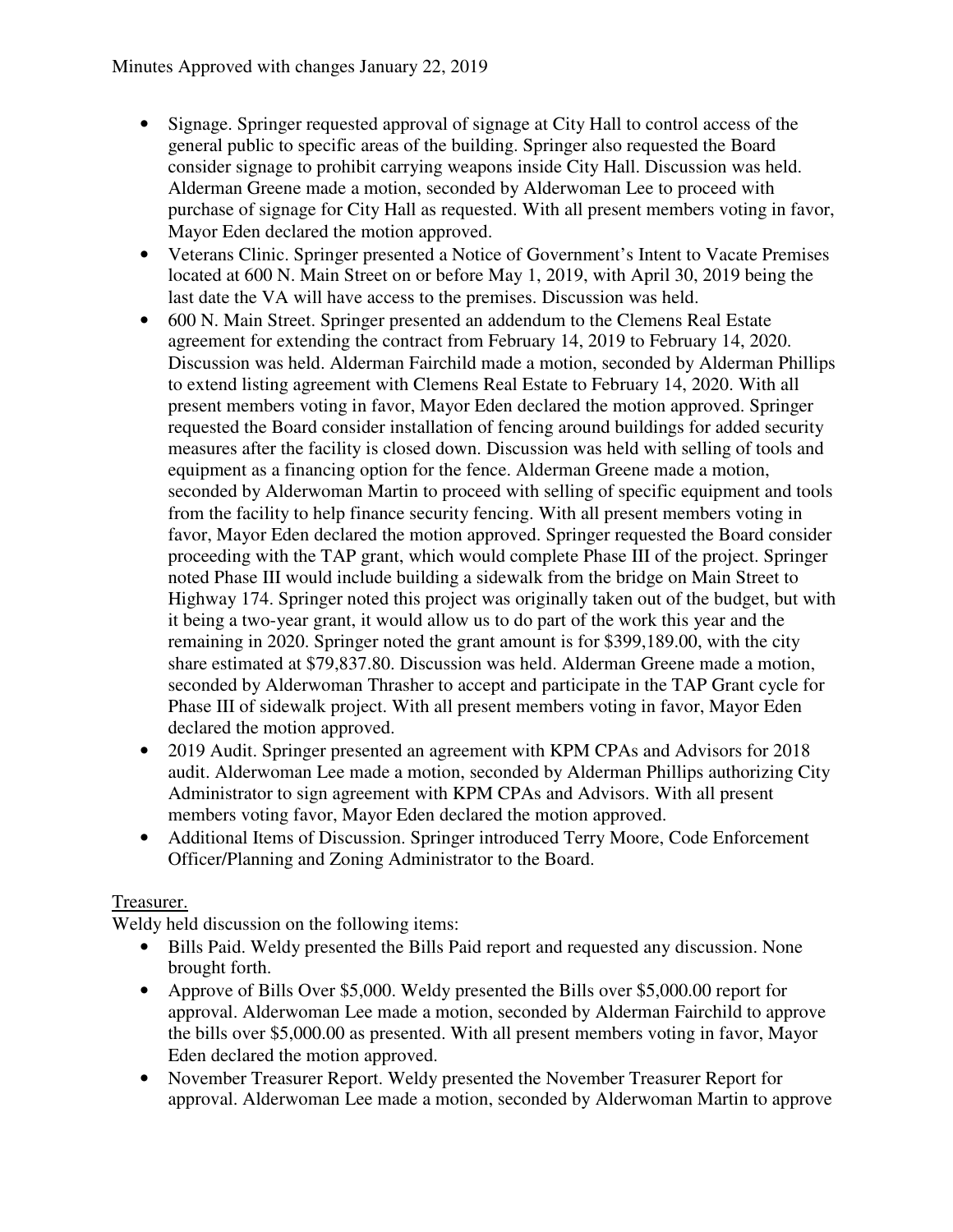the meeting as presented. With all present members voting in favor, Mayor Eden declared the motion approved.

- Bad Debt. Weldy reported she sent out letters for bad debt accounts totaling \$1,187.60. Discussion was held.
- Total Bad Debt. Weldy reported a balance of \$41,782.95 for bad debt accounts in 2018.
- Additional Items of Discussion. Weldy noted the following items:
	- o Since 2010, approximately \$431,713.83 wrote-off in bad debt.
	- o Taxi transported 16,476 passengers in 2018. Weldy noted this number is down by 5% from 2017.

### Public Works.

Kelley noted he had no business to report but welcomed any questions. None brought forth.

## Code Enforcement.

Moore held discussion on the following items:

- December Statistic Report. Moore requested any discussion on the December Statistic report. None brought forth.
- Planning and Zoning Commission. Petrus reported the Commission discussed storage buildings and changing specific zoning districts to allow for. Discussion was held.

## Police.

Hubert held discussion on the following items:

- December Statistic Report. Hubert presented the December Statistic report and requested any discussion. None brought forth.
- Request to fill vacancy. Hubert recommended the Board hire Brooke Hankins to fill vacancy for Police Officer. Discussion was held. Alderman Greene made a motion, seconded by Alderwoman Martin to accept recommendation to hire Brooke Hankins as Police Officer. With all present members voting in favor, Mayor Eden declared the motion approved.
- Request to advertise. Hubert reported he received resignation from Officer Levi Cope and Officer Chance Cornell and requested permission to advertise vacancies. Discussion was held. Alderman Greene made a motion, seconded by Alderwoman Lee to proceed with advertisement for two vacancies in Police Department. With all present members voting in favor, Mayor Eden declared the motion approved.

# Old Business.

Mayor Eden requested any old business to be brought to the floor for discussion. Petrus held discussion on burn-out located at 155 W. Patterson Street. Petrus noted he has been in contact with attorney in Jefferson City, Missouri that is connected to the civil case related to this location. Petrus noted there has not been a criminal case filed yet. Discussion was held with Mayor Eden noting it was a consensus of the Board to begin dangerous building and nuisance abatement procedures at the January 22, 2019 meeting.

# New Business.

Mayor Eden requested any new business to be brought to the floor for discussion. None brought forth.